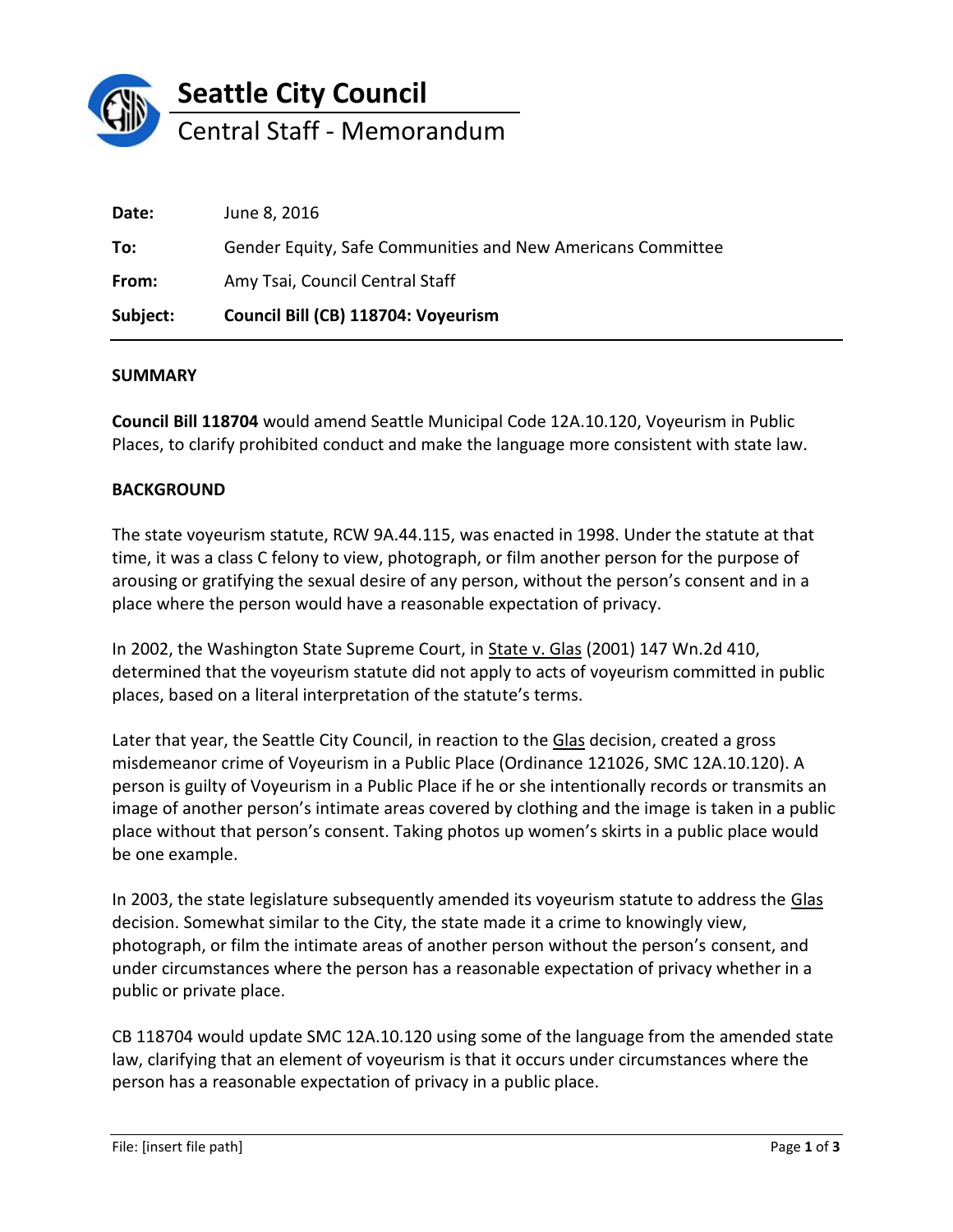## **ANALYSIS**

## *State vs. Local Law*

Synchronization of use of terms helps to ensure consistent application of the state and local laws prohibiting voyeurism. The state and local laws are, however, two different crimes.  $1$ 

The state law addresses two voyeuristic situations. It covers the viewing/filming/photographing of someone (1) in a place where he or she would have a reasonable expectation of privacy (private places) and (2) under circumstances where he or she would have a reasonable expectation of privacy (which can be a public or private place). An element of the crime is that the viewing is done for the purpose of arousing or gratifying the sexual desire of any person. Violation of the state law is a class C felony.

In contrast, the local law was enacted in response to a perceived gap in the state law. As such, it pertains only to the latter of the two situations, involving voyeurism in a public place. Violation is a gross misdemeanor, and it does not carry the same requirement of being for the purpose of arousing or gratifying sexual desire.

## *What it Does*

 $\overline{a}$ 

CB 118704 would synchronize the language of SMC 12A.10.120 with the public voyeurism provisions of RCW 9A.44.115. The main effect includes:

 Adding as an element of the crime that the act occur "under circumstances where the person has a reasonable expectation of privacy." In essence, these are situations where a person can expect to be safe from secret spying and invasion of privacy.

Other more minor changes were also made to follow the language of RCW 9A.44.115 and its definitions of "intimate areas" and "photographs" or "films":

- Using the state definition of "intimate areas" that means any portion of a person's body or undergarments that is covered by clothing and intended to be protected from public view (versus a specific list of body parts identified in the current SMC 12A.10.120);
- Using the state definition of "photographs" or "films" that includes any recording or transmission of the image of a person, versus the current SMC 12A.10.120 definition of "record" and "transmit" that involves the recording or transmission of electronic images;
- In redefining "intimate areas," removes references to the areas being covered by clothes and the corresponding reference that those areas do not include intimate areas visible through a person's clothing;

 $1$  Of note, the state legislature in the 2016 session considered a bill, HB 2970, that would have created a crime of voyeurism in the second degree that would not require that the act be committed for the purpose of arousing or gratifying sexual desire, and would be punishable as a gross misdemeanor.